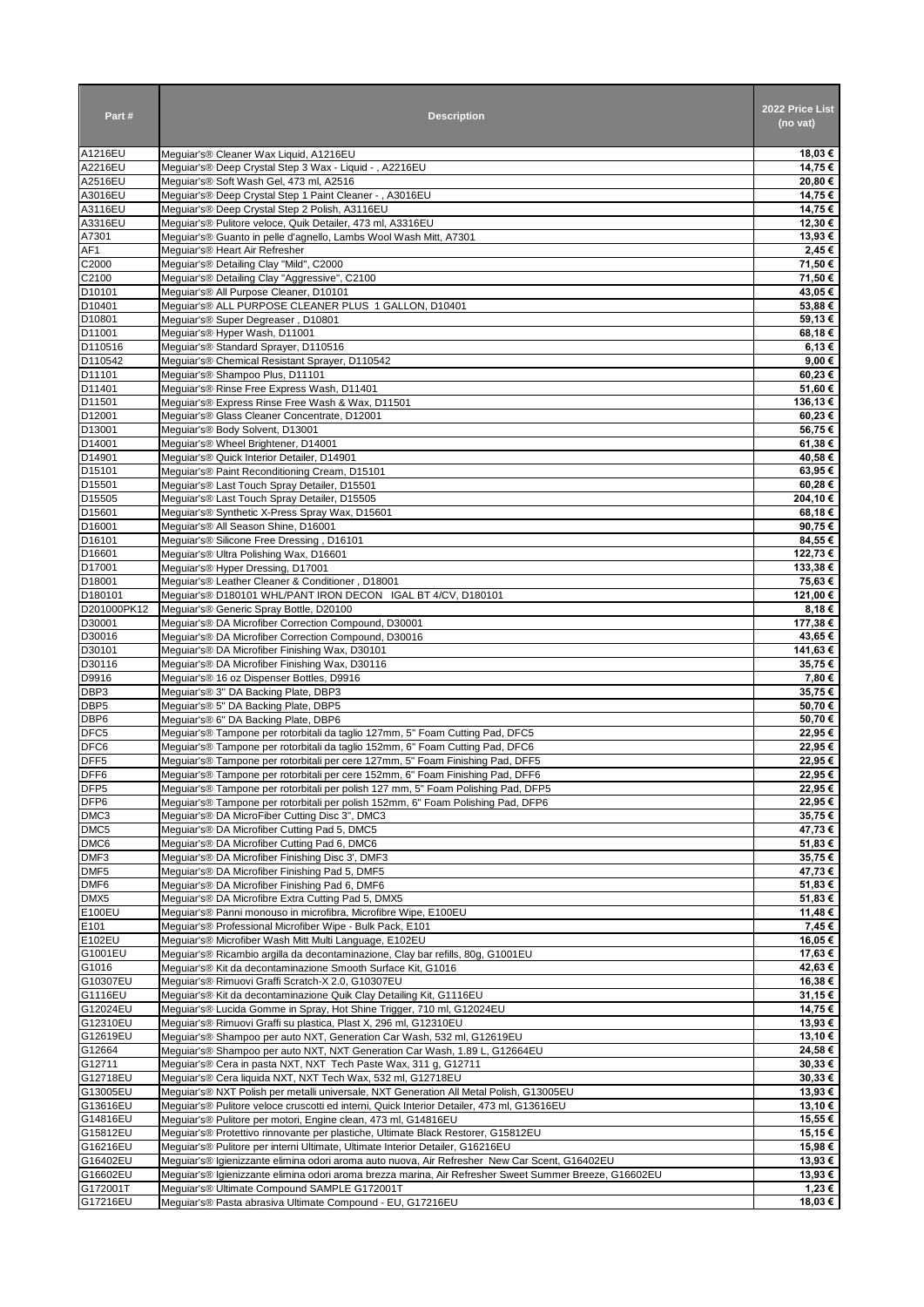| G17316EU  | Meguiar's® Protettivo motori, Engine Dressing, 473 ml, G17316EU                                                       | 17,20 €  |
|-----------|-----------------------------------------------------------------------------------------------------------------------|----------|
|           |                                                                                                                       |          |
| G17616EU  | Meguiar's® Pasta per la rimozione di swirl, SwirlX, G17616EU                                                          | 14,50 €  |
| G17716EU  | Meguiar's® Shampoo con cera Ultimate, Ultimate Wash & Wax, 473 ml, G17716EU                                           | 13,93 €  |
|           |                                                                                                                       |          |
| G17748EU  | Meguiar's® Shampoo con cera Ultimate, Ultimate Wash & Wax, 1420 ml, 1420 ml, G17716EU                                 | 22,13 €  |
| G17748T   | Meguiar's® Ultimate Wash & Wax Sample, G17748T                                                                        | 1,23 €   |
| G17914EU  | Meguiar's® Gold Class Trattamento pelle in gel 3 in 1, 382 gr, G17914EU                                               | 17,20 €  |
| G180124EU | Meguiar's® Pulitore per cerchi in spray Ultimate All Wheel Cleaner spray, G180124EU                                   | 18,43€   |
|           |                                                                                                                       |          |
| G180224EU | Meguiar's® Pulitore Multiuso Energico, Heavy Duty Multi Purpose Cleaner, G180224EU                                    | 14,75 €  |
| G180515EU | Meguiar's® Schiuma rimozione insetti e catrame, Foaming Bug & Tar remover, G180515EU                                  | 13,93 €  |
| G180724EU | Meguiar's® Rinfrescante per tappeti, Carpet & Fabric Refresher, G180724EU                                             | 16,30 €  |
|           |                                                                                                                       |          |
| G181302EU | Meguiar's® Igienizzante elimina odori aroma black chrome, Air Refresher Chrome Scent, G181302EU                       | 13,93 €  |
| G18216EU  | Meguiar's® Cera liquida, Ultimate Liquid wax, 473ml, G18216EU                                                         | 37,70€   |
| G18216T   | Mequiar's® Ultimate Wax Sample, G18216T                                                                               | 1,63 €   |
|           |                                                                                                                       |          |
| G18516EU  | Mequiar's® Pulitore per pelli e vinile Gold class, Gold Class Leather & Vinyl Cleaner, G18516EU                       | 14,75 €  |
| G18616EU  | Meguiar's® Condizionatore per pelli e vinile, Gold Class Leather Conditioner, G18616EU                                | 17,20 €  |
|           | Meguiar's® Balsamo per pelli Ultimate, Ultimate Leather Balm, G18905EU                                                |          |
| G18905EU  |                                                                                                                       | 22,13 €  |
| G1900K    | Meguiar's® Kit Rinnova fanali 1 Step, Headlight Restoration Kit, G1900K                                               | 39,33 €  |
| G190200EU | Meguiar's® Kit rimozione graffi, Quik Scratch Eraser Kit, G190200EU                                                   | 29,50 €  |
|           |                                                                                                                       |          |
| G190424EU | Meguiar's® Pulitore senz'acqua per cerchi e gomme Ultimate Waterless Wheel & Tire spray, 709ml, G190424EU             | 19,65 €  |
| G190526EU | Meguiar's® Cera ceramica ibrida spray, Hybrid Ceramic Wax 769ml, G190526EU                                            | 22,13€   |
| G191016EU | Meguiar's® Cera 3 in 1, 3-in-1 Wax 473ml, G191016EU                                                                   | 28,68€   |
|           |                                                                                                                       |          |
| G191532EU | Meguiar's® Lavaggio a schiuma, Ultimate Snow Foam Xtreme Cling, 946ml, G191532EU                                      | 22,13 €  |
| G191564EU | Meguiar's® Lavaggio a schiuma, Ultimate Snow Foam Xtreme Cling 1.89L, G191564EU                                       | 30,33 €  |
| G191700EU | Meguiar's® Kit da decontaminazione NUOVO, Smooth Surface Kit NEW; G191700EU                                           | 42,63 €  |
|           |                                                                                                                       |          |
| G192000EU | Meguiar's® Kit per idropulitrici con soluzione lavaggio Gold Class, Snow Foam Cannon Kit (Include G7116EU), G192000EU | 95,28€   |
| G192119EU | Meguiar's® Pulitore per tappeti e tappezzerie, Carpet & Upholstery Cleaner, 539g, G192119EU                           | 12,28 €  |
| G19216EU  | Meguiar's® Ultimate Polish, 473 ml, G19216EU                                                                          | 18,85€   |
|           |                                                                                                                       |          |
| G192215EU | Mequiar's® Pulitore per gomme in aerosol Hot Shine Tyre Reflect, G192215EU                                            | 18,03 €  |
| G192315EU | Meguiar's® Protettivo per gomme aerosol Ultimate Tyre Shine aerosol, 425g, G192315EU                                  | 20,48€   |
| G194000EU | Meguiar's® Kit per idropulitrici con soluzione lavaggio Ultimate (include G191532EU), G194000EU                       | 101,43 € |
|           |                                                                                                                       |          |
| G200200EU | Mequiar's® Kit da decontaminazione Hybrid Ceramic Synthetic Clay Kit, G200200EU                                       | 42,63 €  |
| G200416EU | Meguiar's® Cera ceramica ibrida liquida, Hybrid Ceramic Liquid Wax, G200416EU                                         | 31,15€   |
| G200526EU | Meguiar's® Hybrid Ceramic Detailer, G200526EU                                                                         | 21,30 €  |
|           |                                                                                                                       |          |
| G200916EU | Meguiar's® Ultimate Quik Spray Wax 473ml, for a high gloss finish, G200916EU                                          | 19,68 €  |
| G201024EU | Meguiar's® Ultimate Quik Detailer 709ml, to enhance gloss, slickness and wax protection, G201024EU                    | 19,68€   |
|           |                                                                                                                       |          |
| G201316EU | Meguiar's® Pulitore per pelli Ultimate, Ultimate Leather Detailer, 473ml, G201316EU                                   | 18,03 €  |
| G201502EU | Meguiar's® Igienizzante elimina odori aroma tramonto delle Fiji, Air ReFresher Fiji Sunset Scent, G201502EU           | 13,93 €  |
| G2016EU   | Meguiar's® Pulitore Capote Cabriolet spray, Convertible Top Cleaner, G2016EU                                          | 15,55 €  |
|           |                                                                                                                       |          |
| G210256EU | Meguiar's® Hybrid Ceramic Wash, Shampoo con cera ceramica ibrida, G210256EU                                           | 29,50€   |
| G210300EU | Meguiar's® Hybrid Painting Coating, G210300EU                                                                         | 90,15€   |
| G210419EU | Meguiar's® Pulitore per gomme a schiuma aerosol, Ultimate Tyre Shine foam, G210419EU                                  | 19,68 €  |
|           |                                                                                                                       |          |
| G210516EU | Meguiar's® Cera liquida NEW, Ultimate Liquid Wax NEW, G210516EU                                                       | 38,53€   |
|           |                                                                                                                       |          |
|           |                                                                                                                       |          |
| G210608EU | Meguiar's® Cera in pasta, Ultimate Paste Wax NEW, G210608EU                                                           | 38,53 €  |
| G2112EU   | Meguiar's® Capote Cabriolet resistente agli agenti atmosferici, Convertible & Cabriolet Weatherproofer, G2112EU       | 19,68€   |
| G25024EU  | Meguiar's® Shampoo aggressivo Plus+, Wash Plus+, 710 ml, G25024EU                                                     | 20,48€   |
|           |                                                                                                                       |          |
| G2970EU   | Meguiar's® Kit rinnova fanali due fasi, Perfect Clarity Two-Step Headlight Restoration Kit, G2970EU                   | 39,33 €  |
| G301      | Meguiar's <sup>®</sup> Tamponcini per detailing, Detailing Swabs, G301                                                | 16,38 €  |
| G3201     | Mequiar's® Kit cura auto Nuova, New Car Kit G3201EU                                                                   | 95,28€   |
|           |                                                                                                                       |          |
| G3301     | Meguiar's® Kit Ripristino vernice, Paint Restoration Kit, G3301EU                                                     | 95,28€   |
| G3500     | Meguiar's® Kit per trapani, D/A Power System, G3500INT                                                                | 118,33 € |
| G3507     | Meguiar's® Set tamponi da taglio per kit trapani, D/A Power System Cutting Pad Pack, G3507INT                         | 24,58 €  |
|           |                                                                                                                       |          |
| G3508     | Mequiar's® Set tamponi per polish per kit trapani, D/A Power System Polishing Pad Pack, G3508INT                      | 24,58 €  |
| G3509     | Mequiar's® Set tamponi di finitura per kit trapani, D/A Power System Finishing Pad Pack, G3509INT                     | 24,58 €  |
| G3626EU   | Meguiar's® Shampoo senz'acqua Ultimate, Ultimate Waterless, 768 ml, G3626EU                                           | 22,13 €  |
|           |                                                                                                                       |          |
| G4016EU   | Meguiar's® Protettivo Supreme lucido, Supreme Shine Protectant, G4016EU                                               | 14,75 €  |
| G4116EU   | Meguiar's® Protettivo plastiche e cruscotti effetto naturale, Natural Shine Protectant, 473 ml, G4116EU               | 14,75 €  |
| G4216EU   | Mequiar's® Protettivo per interni aroma macchina nuova, New Car Scent Protectant, G4216EU                             | 14,75 €  |
|           |                                                                                                                       |          |
| G7014EU   | Meguiar's® Gold Class Cera in pasta, Gold Class paste wax, 311 g, G7014EU                                             | 26,23 €  |
| G7016EU   | Mequiar's® Gold Class cera liquida, Gold Class wax, 473 ml, G7016EU                                                   | 26,23€   |
| G7116EU   | Meguiar's® Gold Glass Shampoo e conditioner, 473 ml, G7116EU                                                          | 12,28 €  |
|           |                                                                                                                       |          |
| G7164     | Meguiar's® Gold Glass Shampoo e conditioner, 1.89 lt, G7164EU                                                         | 24,58 €  |
| G7516EU   | Mequiar's® Lucida gomme Endurance Gel, G7516EU                                                                        | 15,58 €  |
| G7516T    | Meguiar's® Endurance Gel Sample, G7516T                                                                               | 1,23 €   |
|           |                                                                                                                       |          |
| G7616EU   | Meguiar's® Pulitore Gold Class, Gold Class Quik Detailer, G7616EU                                                     | 15,55 €  |
| G7716EU   | Meguiar's® Gold Class cera rapida spray, Gold Class spray wax, 473 ml, G7716EU                                        | 15,55 €  |
| G8216EU   | Meguiar's® Pulitore Vetri, Perfect Clarity Glass Cleaner, 473 ml, G8216EU                                             | 12,30 €  |
| G8408EU   |                                                                                                                       | 15,58€   |
|           | Meguiar's® Pasta abrasiva per vetri, Perfect Clarity Glass Polishing Compound, 235 ml, G8408EU                        |          |
| G8504EU   | Meguiar's® Sigillante per vetri, Perfect Clarity Glass Sealant, 118 ml, G8504EU                                       | 15,58 €  |
| G9416EU   | Meguiar's® Pulitore per tappeti ed interni, Carpet & Interior Cleaner, 473 ml, G9416EU                                | 13,10 €  |
|           |                                                                                                                       |          |
| G9524EU   | Meguiar's® Hot Rims, Pulitore per cerchi e gomme in spray, 710 ml, G9524EU                                            | 14,75 €  |
| G9624EU   | Meguiar's® Pulitore Multiuso, All Purpose Cleaner, G9624EU                                                            | 12,70 €  |
| H0001     | Meguiar's® Cappello logo misura M, M Logo Hat, H0001                                                                  | 7,38 €   |
|           |                                                                                                                       |          |
| K1000     | Meguiar's® Unigrit Sanding Blocks - 1000 Grit, K1000                                                                  | 37,83€   |
| M10001    | Meguiar's® Pro Speed Compound - 1 Gallon, M10001                                                                      | 233,13 € |
| M10032    | Meguiar's® Pro Speed Compound, M10032                                                                                 | 67,65 €  |
|           |                                                                                                                       |          |
| M10101    | Meguiar's® Foam-Cut Compound- Gallon (EU Market), M10101EU                                                            | 233,13 € |
| M10132    | Meguiar's® Foam-Cut Compound - EU, M10132EU                                                                           | 67,65 €  |
| M10501    | Meguiar's® Ultra Cut Compound, M10501                                                                                 | 233,13€  |
|           |                                                                                                                       |          |
| M10508    | Meguiar's® Ultra-Cut Compound 8oz Bottle, M10508                                                                      | 30,13 €  |
| M10532    | Meguiar's® Ultra Cut Compound, M10532                                                                                 | 61,88 €  |
| M11001    | Meguiar's® M11001 SPEED COMPOUND<br>1GAL BT 4/CV, M11001                                                              | 233,13 € |
| M11032    | Meguiar's® M11032 SPEED COMPOUND<br>32 OZ BT 6/CV, M11032                                                             | 68,18€   |